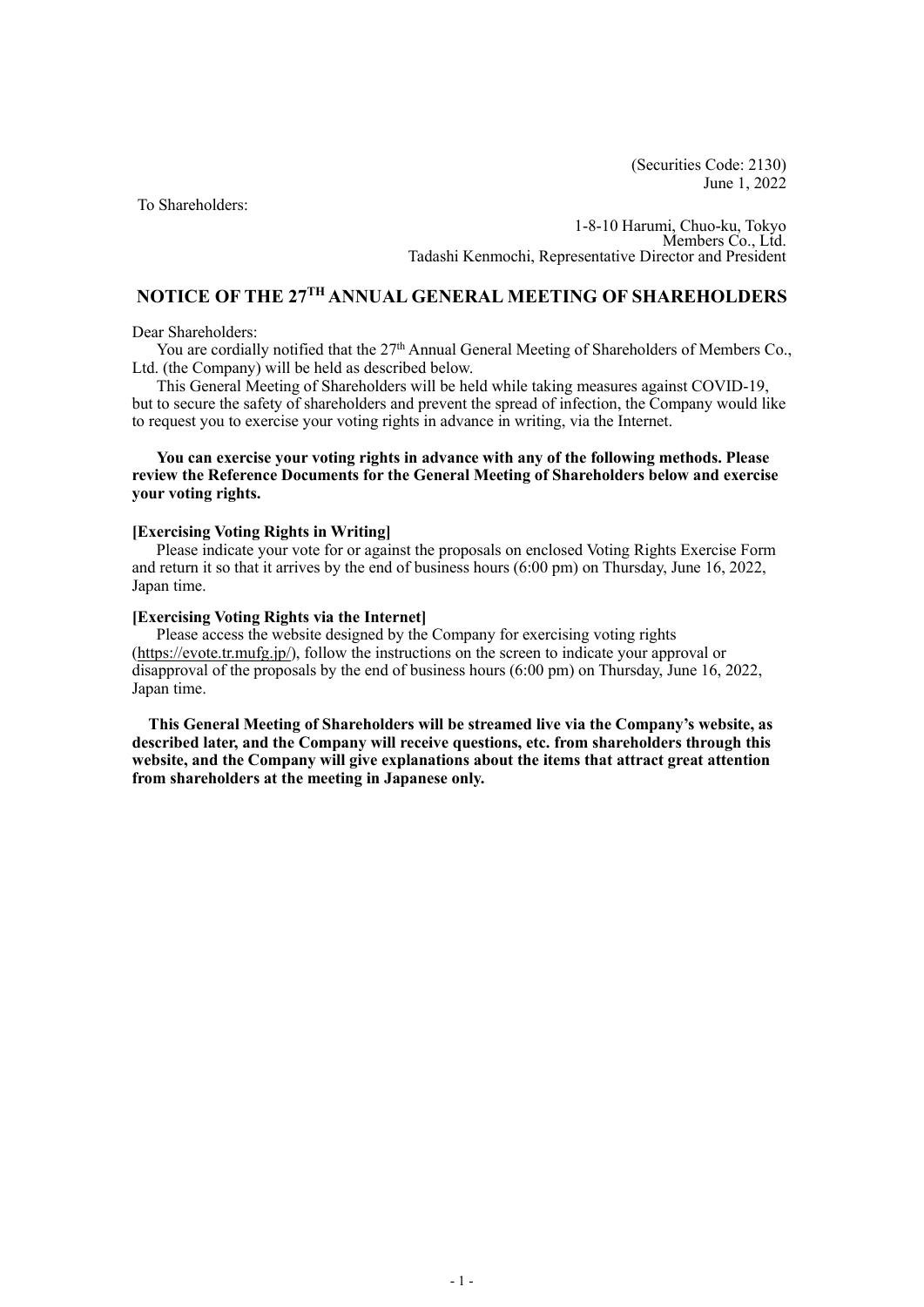| 1. | Date and Time                          | Friday, June 17, 2022 at 10:00 a.m. Japan time                                                                                                                                                                                                                                                                                                  |  |  |  |
|----|----------------------------------------|-------------------------------------------------------------------------------------------------------------------------------------------------------------------------------------------------------------------------------------------------------------------------------------------------------------------------------------------------|--|--|--|
| 2. | Place                                  | Conference Room 2, 5 <sup>th</sup> floor of Office Tower X of Harumi Island                                                                                                                                                                                                                                                                     |  |  |  |
|    |                                        | Triton Square, 1-8-10 Harumi, Chuo-ku, Tokyo                                                                                                                                                                                                                                                                                                    |  |  |  |
|    |                                        | *This year, seats are placed so as to keep the social distance to prevent the                                                                                                                                                                                                                                                                   |  |  |  |
|    |                                        | spread of COVID-19, so the number of available seats will be much smaller                                                                                                                                                                                                                                                                       |  |  |  |
|    |                                        | than usual. The Company would appreciate your understanding.                                                                                                                                                                                                                                                                                    |  |  |  |
| 3. | Meeting Agenda                         |                                                                                                                                                                                                                                                                                                                                                 |  |  |  |
|    | Matters to be reported:                | The Business Report, Consolidated Financial Statements for<br>1.<br>the Company's $27th$ Fiscal Year (April 1, 2021 to March 31,<br>2022) and results of audits by the Accounting Auditor and the<br>Audit Committee of the Consolidated Financial Statements<br>Non-consolidated Financial Statements for the Company's 27 <sup>th</sup><br>2. |  |  |  |
|    |                                        | Fiscal Year (April 1, 2021 to March 31, 2022)                                                                                                                                                                                                                                                                                                   |  |  |  |
|    | Proposals to be resolved:              |                                                                                                                                                                                                                                                                                                                                                 |  |  |  |
|    | Proposal 1                             | Appropriation of Surplus                                                                                                                                                                                                                                                                                                                        |  |  |  |
|    | Proposal 2                             | Partial Amendments to the Articles of Incorporation                                                                                                                                                                                                                                                                                             |  |  |  |
|    | Proposal 3                             | Election of 2 Directors (excluding directors who are members of the                                                                                                                                                                                                                                                                             |  |  |  |
|    |                                        | audit committee)                                                                                                                                                                                                                                                                                                                                |  |  |  |
|    | Proposal 4                             | Determination of Remuneration for Granting Restricted Stocks to<br>Directors (excluding directors who are Audit Committee Members<br>and Outside Directors)                                                                                                                                                                                     |  |  |  |
|    | $\cdot$ $\cdot$ $\sim$<br>$\mathbf{r}$ | $\sim$ $\sim$ $\sim$ $\sim$ $\sim$ $\sim$                                                                                                                                                                                                                                                                                                       |  |  |  |

- 4. Matters Decided in Connection with this Convocation (Guide for exercising voting rights) (1) When attending the meeting, please submit the form for exercising voting rights, which is
	- enclosed herewith, to the reception desk of the venue.
	- (2) If you exercise your voting rights multiple times via the Internet or the like, your last votes will be effective.
	- (3) If you exercise your voting rights both in writing and via the Internet or the like, your votes via the Internet or the like will be effective, regardless of the arrival date of your form for exercising voting rights.
	- (4) The expenses for accessing the website for exercising voting rights, such as the Internet connection cost, will be borne by shareholders.
	- (5) Institutional investors can exercise voting rights with an electromagnetic method using the platform for electronically exercising voting rights operated by ICJ, Inc. at this General Meeting of Shareholders.
	- (6) Should the Reference Documents for the General Meeting of Shareholders, the Business Report, the Consolidated Financial Statements, and the Non-consolidated Financial Statements require revisions, the revised versions will be posted on the Company's website [\(https://www.members.co.jp/\)](https://www.members.co.jp/).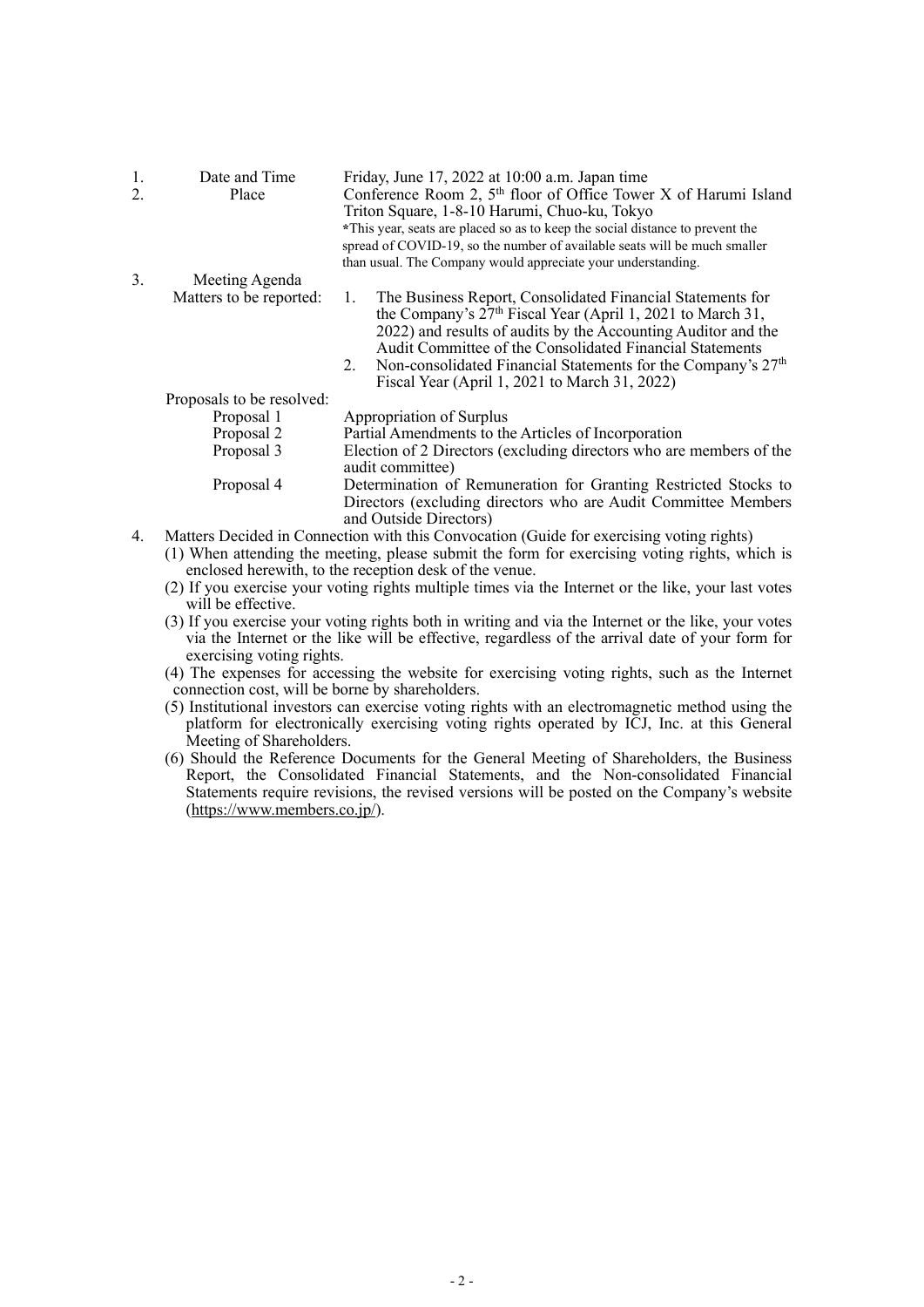### 5. Disclosure via the Internet

Among the documents that should be provided and attached for convening this meeting, "Notes to consolidated financial statements" and "Notes to non-consolidated financial statements" are available in the Company's website at [https://www.members.co.jp/,](https://www.members.co.jp/) in accordance with laws, regulations, and Article 15 of the Company's articles of incorporation, so they are not included in the documents attached to the convocation notice for this annual meeting of shareholders. Accordingly, the consolidated and non-consolidated financial statements mentioned in the documents attached to the convocation notice for this annual meeting of shareholders are part of the consolidated and non-consolidated financial statements audited when the comptroller produced the audit report.

The contents of this convocation notice have been disclosed in the Company's website before dispatching it, from the viewpoint of providing information early.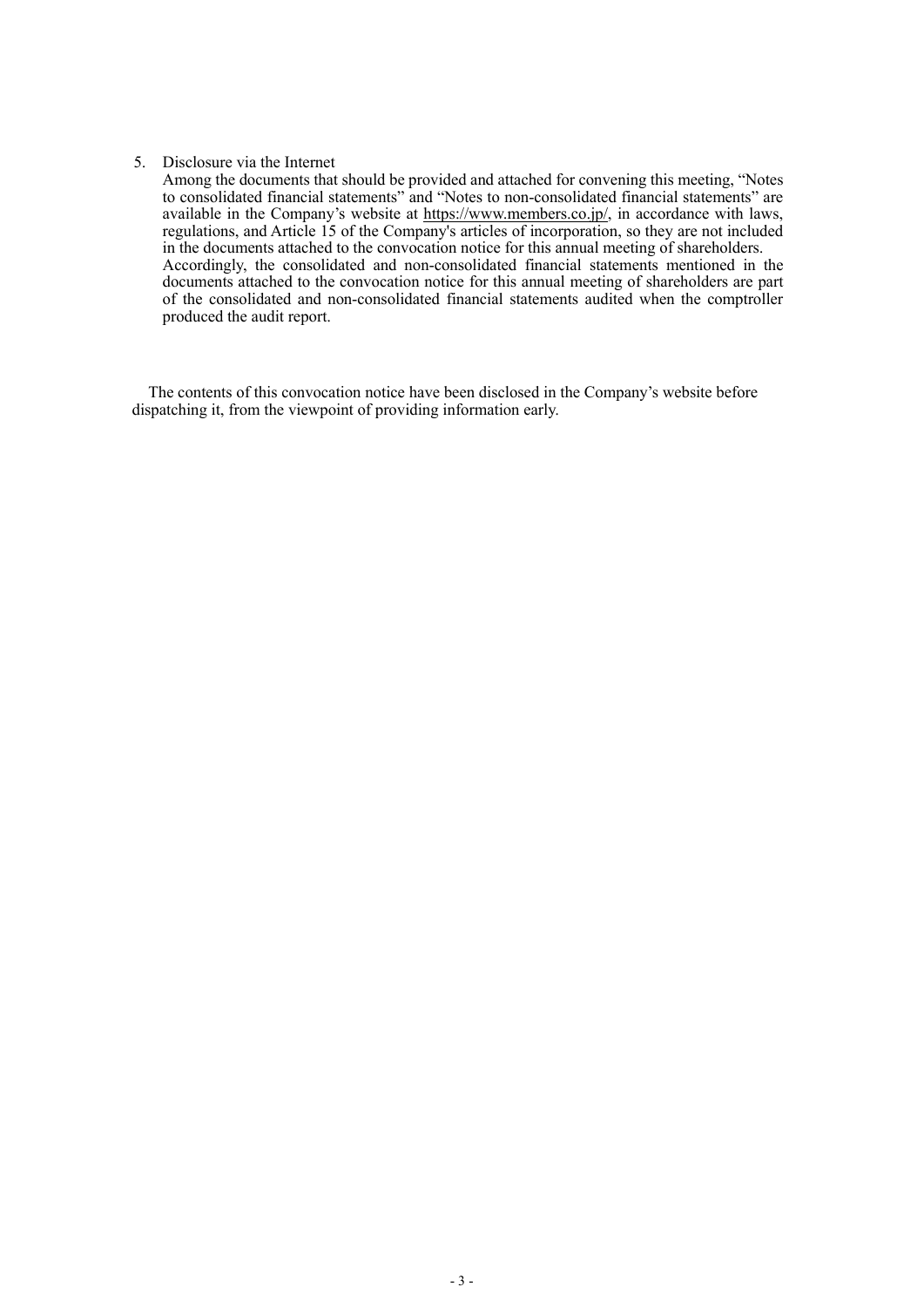<Requests toward shareholders visiting the place on that day>

- -The Company may change the above-mentioned measures, according to the situation of the spread of COVID-19, the announcements of the government, etc. before the date of this General Meeting of Shareholders. Please check the information in the Company's website at [https://www.members.co.jp/.](https://www.members.co.jp/)
- **-The Company will refrain from giving any gifts to shareholders attending this General Meeting of Shareholders for preventing infection. The Company would appreciate your understanding.**
- -The staff for operating the General Meeting of Shareholders will have their body temperature and health condition checked beforehand, and will work wearing a face mask. The Company will request visitors to wear a face mask and take other measures for preventing infection around the reception desk. The Company would appreciate your cooperation.

-Before attending this General Meeting of Shareholders, the Company would like you to check your health condition and decide whether or not to attend it.

|                                                                                                   | After the end of this General Meeting of Shareholders, the Company will hold a session for |                       |                                                               |  |  |
|---------------------------------------------------------------------------------------------------|--------------------------------------------------------------------------------------------|-----------------------|---------------------------------------------------------------|--|--|
|                                                                                                   | briefing financial results (in Japanese only).                                             |                       |                                                               |  |  |
|                                                                                                   | General Meeting of                                                                         |                       | To be started at 10:00 am<br>To be started at around 10:30 to |  |  |
|                                                                                                   | Shareholders                                                                               | Friday, June 17, 2022 |                                                               |  |  |
|                                                                                                   | Session for briefing                                                                       |                       |                                                               |  |  |
|                                                                                                   | financial results                                                                          | Friday, June 17, 2022 | $11:00 \text{ am}$                                            |  |  |
| *The session for briefing financial results will be started as soon as preparations are completed |                                                                                            |                       |                                                               |  |  |

\*The session for briefing financial results will be started as soon as preparations are completed after the end of the General Meeting of Shareholders. Accordingly, the actual starting time may be different from the above mentioned.

For shareholders who cannot visit the place, the Company will stream the videos of the General Meeting of Shareholders and the session for briefing financial results live, both in Japanese only. You can access the live streaming page from the following website.

> URL: https://www.members.co.jp/company/news/2022/live.html

**\*Shareholders watching the live stream cannot exercise their voting rights at the place.** \*The Company will not deal with questions about how to access the Internet or how to watch the live stream.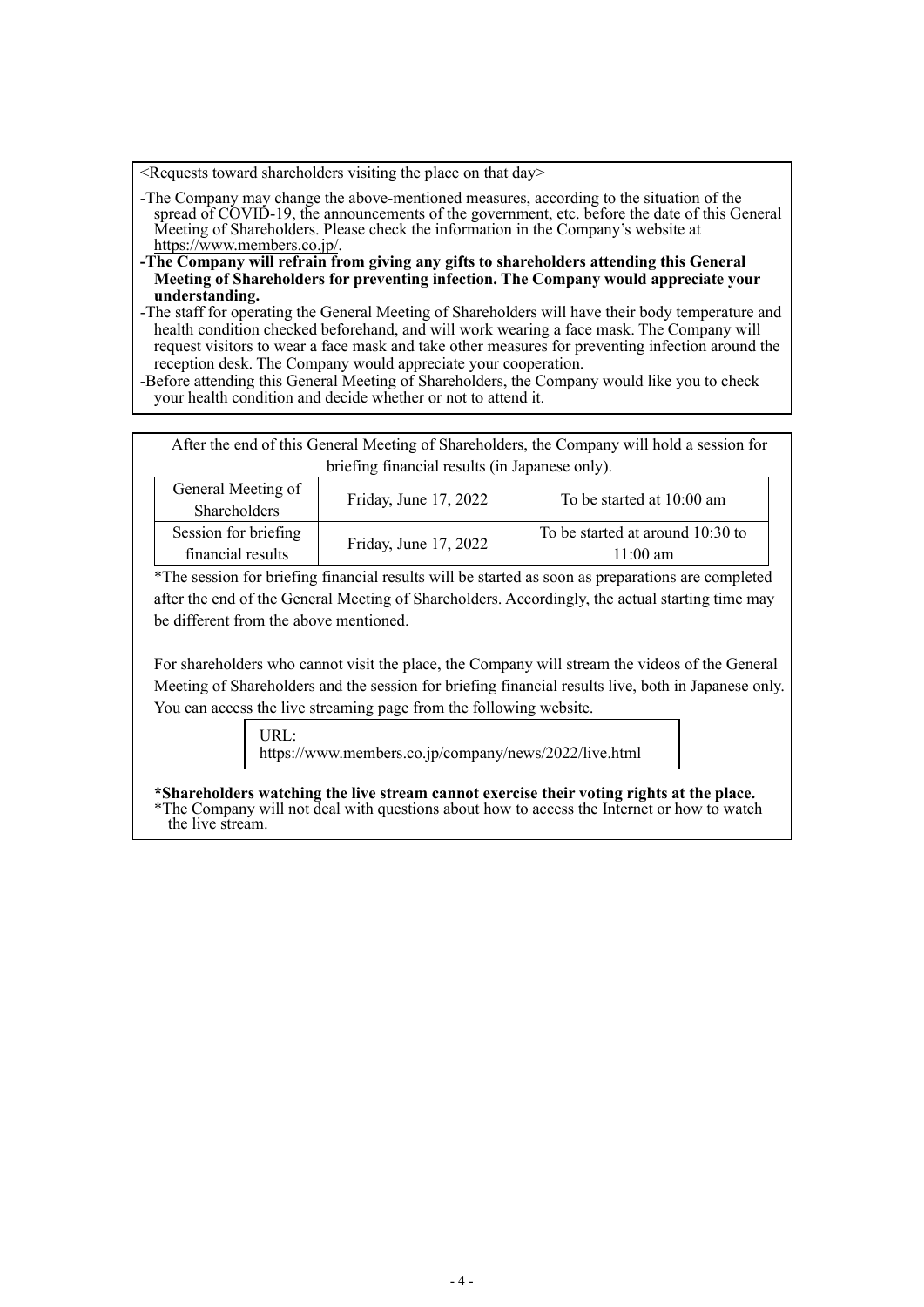### **Reference Documents for the General Meeting of Shareholders**

**Proposal 1**: Appropriation of Surplus

As the basic policy of the Company's corporate group, the Company maintains internal reserves for new business investments and business expansions for long-term growth of profitability, from the Company's standpoint to adequately return profits to the shareholders and to strive to further improve the corporate value, and the Company properly distributes profits commensurate with the growth of operating results and continuously increase the dividend amount. The mid-term goal is to achieve a ratio of Consolidated Dividend to Equity Attributable to Owners of the Parent (DOE) of around 5%.

Regarding the year-end dividend for the  $27<sup>th</sup>$  term, the Company proposes to pay as described below, taking the above basic policy into consideration.

- (1) Type of dividend property Cash
- (2) Allotment of dividend property to shareholders and the total amount 25 yen per common share of Company stock Total amount: 328,194,400 yen
- (3) Effective date of dividends of surplus June 20, 2022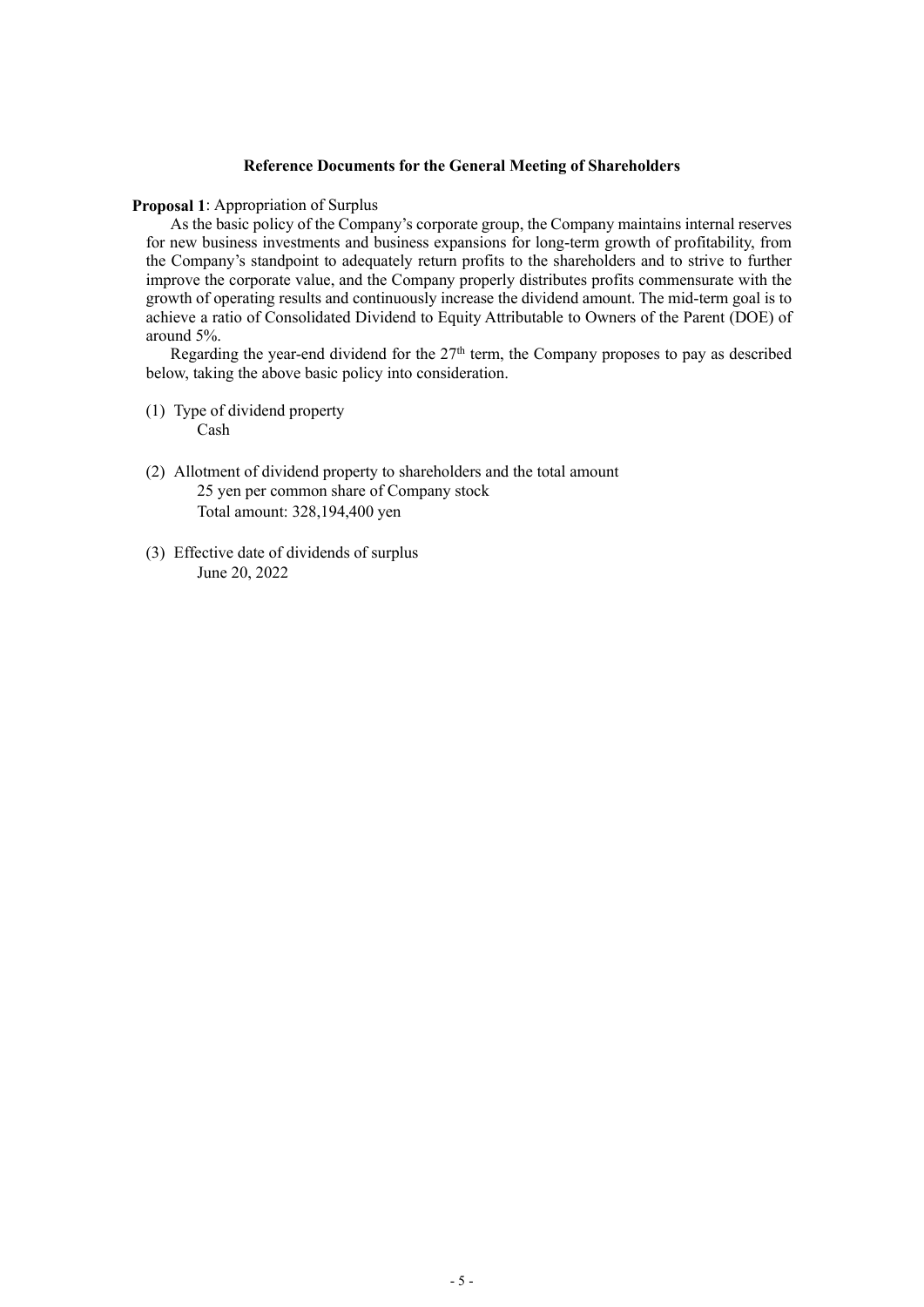### **Proposal 2**: Partial Amendments to the Articles of Incorporation

- 1. Reasons for the proposal
	- (1) Adoption of a General Meeting of Shareholders Without a Designated Location (Article 13 of the Articles of Incorporation)

Following the enforcement of the Act for Partially Amending the Industrial Competitiveness Enhancement Act and Other Related Laws and Regulations (Act No. 70 in 2021), listed companies may now hold a General Meeting of Shareholders without a designated location (the so-called Virtual-only General Meeting of Shareholders), by stipulating it in their Articles of Incorporation under certain conditions.

The Company strives to vitalize, streamline, and facilitate its General Meeting of Shareholders by making it easier for many shareholders to attend meetings regardless of their domiciles. Furthermore, to mitigate risks of infectious diseases and risks upon an occurrence of large-scale natural disasters, the Company is adding Article 13, Paragraph 2 to the Articles of Incorporation so that the Company can hold a General Meeting of Shareholders without a designated location.

The changes set forth in Article 13, Paragraph 2 of the Articles of Incorporation will become effective, when the Minister of Economy, Trade and Industry and the Minister of Justice confirm that the General Meeting of Shareholders with no physical place satisfies the requirements specified in the Ordinances of the Ministry of Economy, Trade and Industry and the Ministry of Justice so as to contribute to the enhancement of industrial competitiveness while considering the securing of shareholders' interests in accordance with said ordinances. However, if said changes have already been confirmed by the Minister of Economy, Trade and Industry and the Minister of Justice on the day when said changes are approved at this General Meeting of Shareholders, it will become effective on the day when said changes are approved at this General Meeting of Shareholders.

(2) Adoption of Measures for Electronic Provision of Reference Documents for General Meetings of Shareholders (Article 15 of the Articles of Incorporation)

Since the revised provisions mentioned in the proviso of Article 1 of the Supplementary Provisions of the Act for Partially Amending the Companies Act (Act No. 70 in 2019) are to be enforced on September 1, 2022, a system for providing reference documents for General Meetings of Shareholders in electronic format is to be introduced, and therefore, the Company proposes to make the following amendments to the Articles of Incorporation.

- 1) As it is required for the Company to stipulate in its Articles of Incorporation that the Company shall take electronic measures for providing information contained in reference documents for a General Meeting of Shareholders, the Company proposes to newly establish Article 15 [Measures for Electronic Provision, etc.] Paragraph 1 as in the proposed amendment.
- 2) The Company proposes to newly establish Article 15 [Measures for Electronic Provision, etc.] Paragraph 2, to allow us to limit the extent of matters to be included in paper-based documents to be delivered to shareholders who request the delivery of paper-based documents among the information that constitute the content of reference documents for a General Meeting of Shareholders to be provided in electronic format, to the extent stipulated by the Ordinance of the Ministry of Justice.
- 3) Since the provision of Article 15 [Disclosure on the Internet and Deemed Provision of Reference Documents for a General Meeting of Shareholders] of the current Articles of Incorporation will become unnecessary after the adoption of the system for electronic provision of reference documents for a General Meeting of Shareholders, this will be deleted.
- 4) Supplementary provisions will be provided regarding the effectiveness of the above establishment and deletion of provisions. Further, these supplementary provisions will be deleted after a lapse of designated period of time.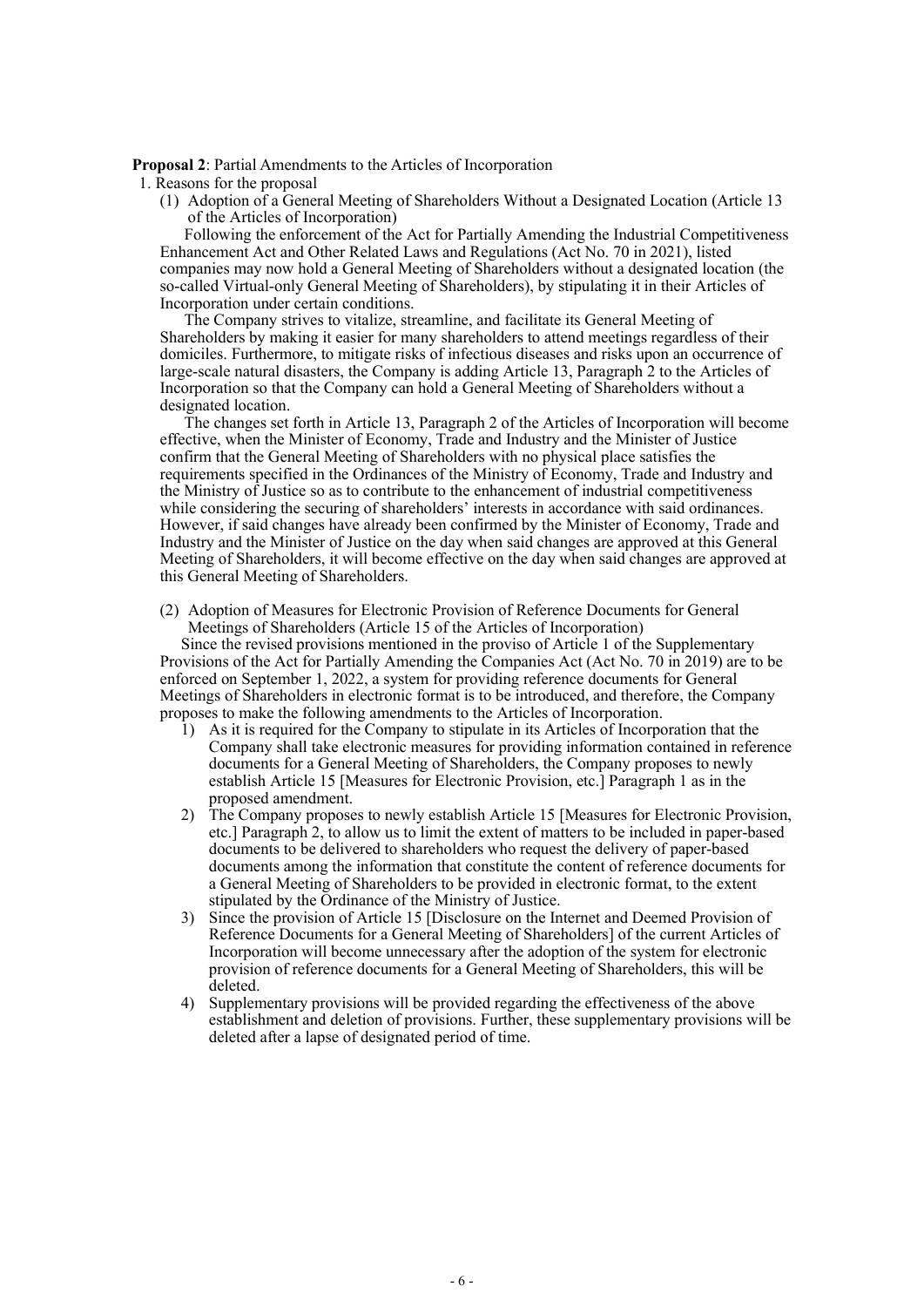# 2. Details of the amendments

Contents of the amendments are as follows.

|                                                                                                                                                                                                                                                                                                                                                                                                                                                                                                                                                                                           | (Amendments are underlined)                                                                                                                                                                                                                                                                                                                                                                                                                                                                                                                                                  |  |  |
|-------------------------------------------------------------------------------------------------------------------------------------------------------------------------------------------------------------------------------------------------------------------------------------------------------------------------------------------------------------------------------------------------------------------------------------------------------------------------------------------------------------------------------------------------------------------------------------------|------------------------------------------------------------------------------------------------------------------------------------------------------------------------------------------------------------------------------------------------------------------------------------------------------------------------------------------------------------------------------------------------------------------------------------------------------------------------------------------------------------------------------------------------------------------------------|--|--|
| Current Articles of Incorporation                                                                                                                                                                                                                                                                                                                                                                                                                                                                                                                                                         | Proposed Amendments                                                                                                                                                                                                                                                                                                                                                                                                                                                                                                                                                          |  |  |
| Chapter 3 General Meetings of Shareholders<br>[Convocation]<br>Article 13. An Annual General Meeting of<br>Shareholders shall be convened within<br>three (3) months after the end of each fiscal<br>year, and an extraordinary General Meeting<br>Shareholders shall<br>be<br>convened<br>of<br>whenever necessary.<br>(New)                                                                                                                                                                                                                                                             | Chapter 3 General Meetings of Shareholders<br>[Convocation]<br>Article 13. An Annual General Meeting of<br>Shareholders shall be convened within<br>three (3) months after the end of each fiscal<br>year, and an extraordinary General Meeting<br>Shareholders<br>shall be convened<br>of<br>whenever necessary.<br>2. The Company may hold its General Meeting<br>of Shareholders without a designated<br>location.                                                                                                                                                        |  |  |
| [Convener and Chairperson]<br>Article 14 (Omitted)                                                                                                                                                                                                                                                                                                                                                                                                                                                                                                                                        | [Convener and Chairperson]<br>Article 14 (Unchanged)                                                                                                                                                                                                                                                                                                                                                                                                                                                                                                                         |  |  |
| [Disclosure on the Internet and Deemed Provision]<br>of Reference Documents for a General Meeting of<br>Shareholders]<br>Article 15. When convening a General Meeting of<br>Shareholders, it may be deemed that the<br>Company has provided shareholders with<br>information concerning matters contained<br>in reference documents for the General<br>Meeting of Shareholders, business reports,<br>and non-consolidated and consolidated<br>financial statements, by disclosing them on<br>the Internet in accordance with the<br>provision of Ordinance of the Ministry of<br>Justice. | (Deleted)                                                                                                                                                                                                                                                                                                                                                                                                                                                                                                                                                                    |  |  |
| (New)                                                                                                                                                                                                                                                                                                                                                                                                                                                                                                                                                                                     | [Measures for Electronic Provision, etc.]<br>Article 15. When convening a General Meeting of<br>Shareholders,<br>the Company<br>shall<br>electronically provide information<br>contained in the reference documents for<br>the General Meeting of Shareholders.<br>Among the matters to be provided<br>electronically, the Company may elect not to<br>include all or part of the matters stipulated in<br>the Ordinance of the Ministry of Justice in<br>be issued<br>paper documents to<br>to<br>shareholders who submit a request by the<br>record date of voting rights. |  |  |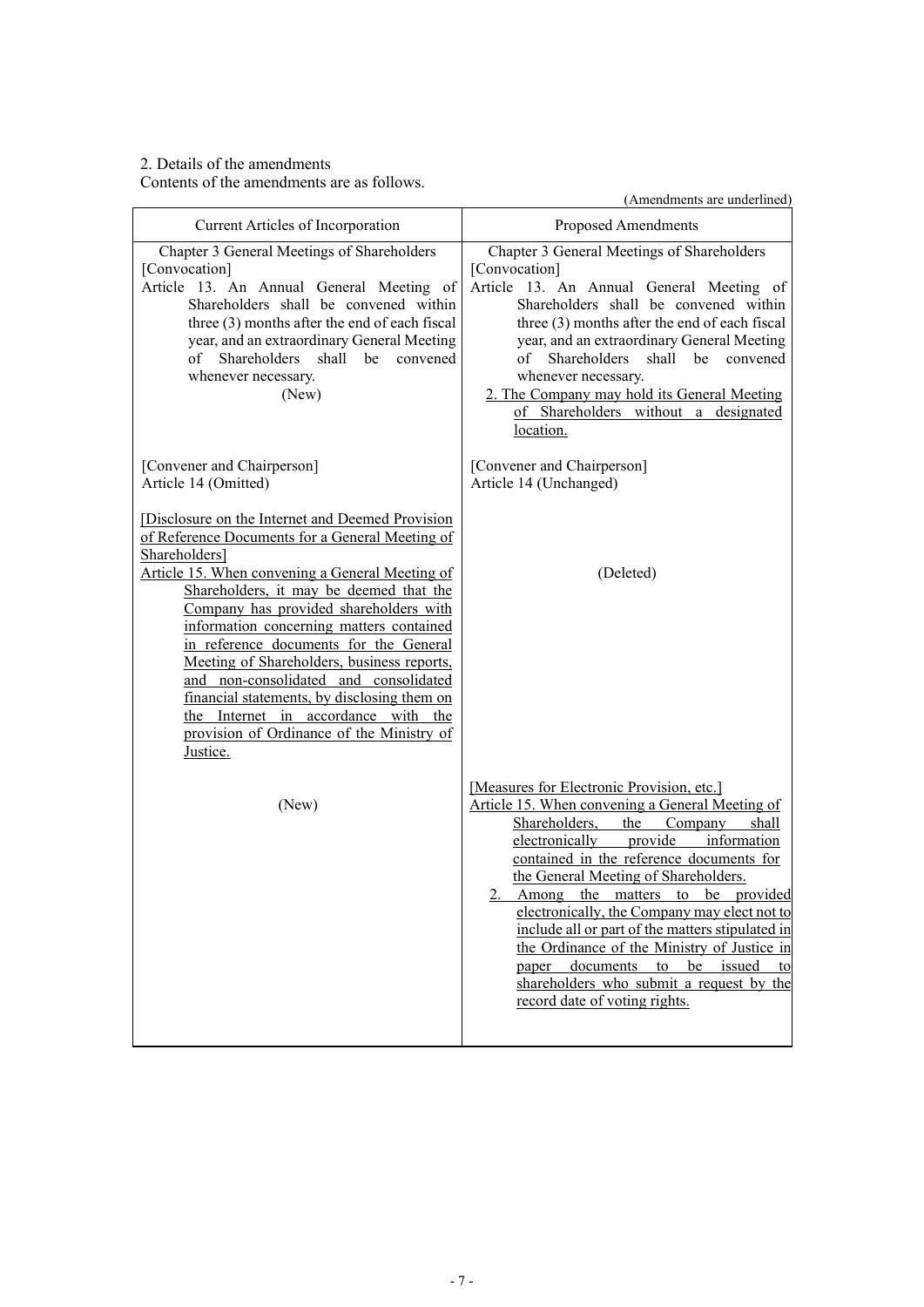| Current Articles of Incorporation  | Proposed Amendments                                                                                                                                                                                                                                                                                                                                                                                                                                                                                                                                                                                                                                                                                                                                                                                                                                                                                                                                                                                                                                                                                                                                                                                                                                                                                                                                                                            |
|------------------------------------|------------------------------------------------------------------------------------------------------------------------------------------------------------------------------------------------------------------------------------------------------------------------------------------------------------------------------------------------------------------------------------------------------------------------------------------------------------------------------------------------------------------------------------------------------------------------------------------------------------------------------------------------------------------------------------------------------------------------------------------------------------------------------------------------------------------------------------------------------------------------------------------------------------------------------------------------------------------------------------------------------------------------------------------------------------------------------------------------------------------------------------------------------------------------------------------------------------------------------------------------------------------------------------------------------------------------------------------------------------------------------------------------|
| Article 16 to Article 45 (Omitted) | Article 16 to Article 45 (Unchanged)                                                                                                                                                                                                                                                                                                                                                                                                                                                                                                                                                                                                                                                                                                                                                                                                                                                                                                                                                                                                                                                                                                                                                                                                                                                                                                                                                           |
| (New)                              | (Supplementary Provisions)<br>[Transitional Measures for the Convocation of<br>General Meetings of Shareholders]<br>Article 1. The changes set forth in Paragraph 2 of<br>Article 13 [Convocation] of the Articles of<br>Incorporation will become effective on the<br>date when the Minister of Economy, Trade<br>and Industry and the Minister of Justice<br>confirm that the fully digitized General<br>Meeting of Shareholders satisfies the<br>requirements specified in the Ordinances of<br>the Ministry of Economy, Trade and<br>Industry and the Ministry of Justice;<br>provided, however, that if the Company has<br>received the confirmation by the Minister of<br>Economy, Trade and Industry and the<br>Minister of Justice on the day when the<br>proposal for partial revision to the articles of<br>incorporation, including this supplementary<br>provision, is approved at the General<br>Meeting of Shareholders, said changes will<br>become effective on the date of approval at<br>said General Meeting of Shareholders.<br>2. The provision of this article will be deleted,<br>after the effective date described in the<br>previous paragraph.<br>Transitional Measures for the Electronic<br>Provision of Documents for General Meetings of<br>Shareholders]<br>Article 2. Deletion of Article 15 of the Articles of<br>Incorporation [Disclosure on the Internet] |
|                                    | and Deemed Provision of Reference<br>Documents for a General Meeting of<br>Shareholders] and an establishment of<br>amended Article 15 [Measures for<br>Electronic Provision, etc.] shall come into<br>effect on September 1, 2022.<br>2. Notwithstanding the provisions of the<br>preceding paragraph, Article 15 of the<br>Articles of Incorporation [Disclosure on<br>the Internet and Deemed Provision of<br>Reference Documents for the General<br>Meeting of Shareholders] shall remain in<br>effect with respect to the General Meetings<br>of Shareholders to be held on a date within<br>$six(6)$ months from September 1, 2022.<br>3. These supplementary provisions shall be<br>deleted after a lapse of six $(6)$ months from<br>September 1, 2022, or a lapse of three (3)<br>months from the General Meeting of<br>Shareholders set forth in the preceding<br>paragraph, whichever is later.                                                                                                                                                                                                                                                                                                                                                                                                                                                                                     |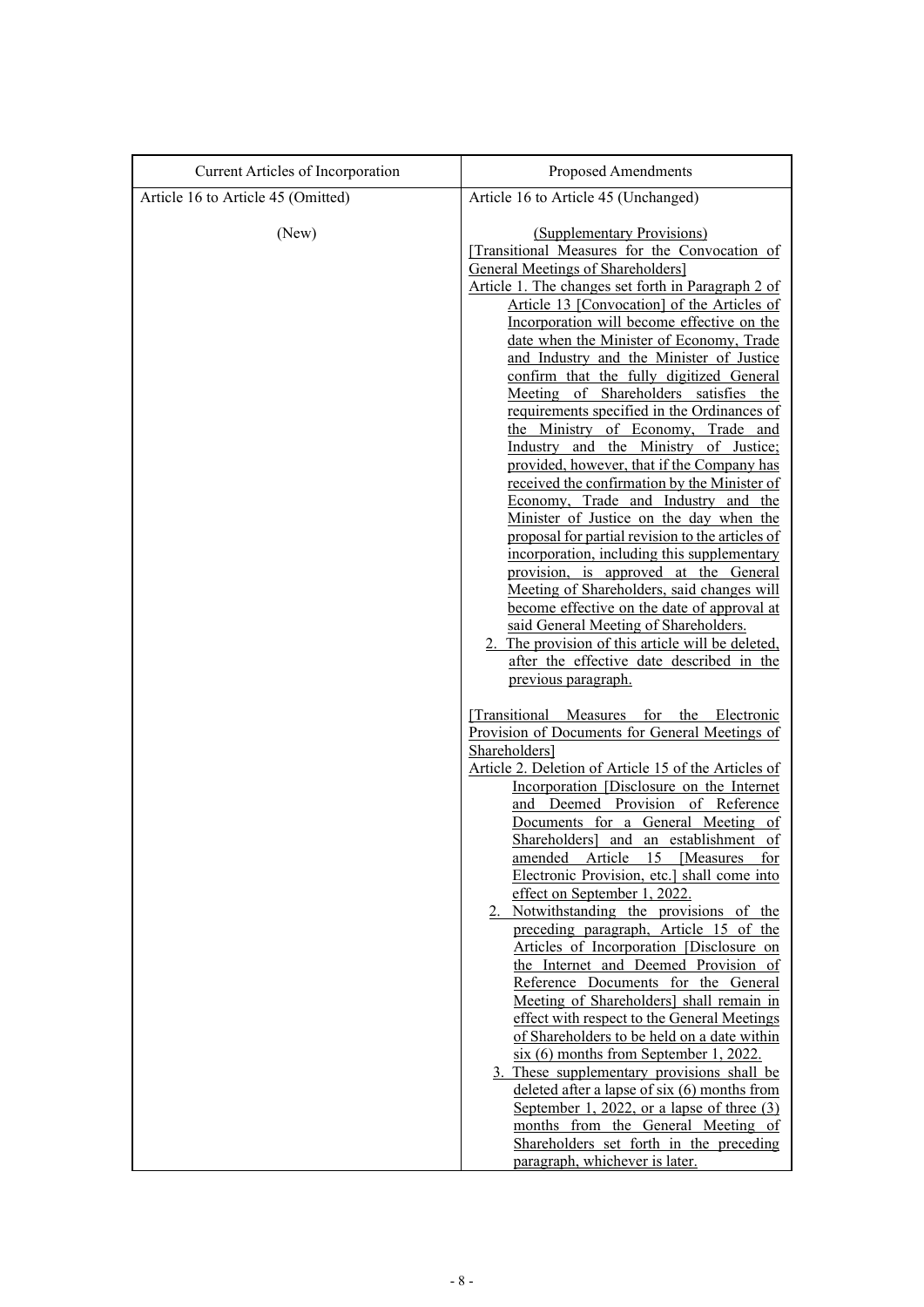**Proposal 3**: Election of 2 Directors (excluding directors who are members of the audit committee) The terms of office of 2 Directors will expire at the conclusion of this Annual General Meeting of Shareholders. Accordingly, the Company proposes the election of 2 Directors (excluding directors who are members of the Audit Committee).

| June 1995: President and Representative Director of the<br>Company (current position)<br>October 2012: Director of Engagement First Co., Ltd.<br>April 2014: Director of Connect Star Co., Ltd. and Director of<br>Tadashi<br>MOVAAA Co., Ltd.<br>Kenmochi<br>May 2014: Director of Members Career Co., Ltd.<br>2,912,006<br>1<br>(Born on<br>September 28,<br>October 2015: Director of Miner Studio Co., Ltd.<br>1965)<br>April 2019: Representative Director of Members Medical<br>Marketing Co., Ltd.<br>June 2021: Representative Director of Members Gifted Co.,<br>Ltd.<br>(Reasons for the nomination as a director candidate)<br>Mr. Kenmochi has demonstrated strong leadership for many years as the founder of the Company and has a<br>wealth of experience and a good track record in the management of the Company. Thus, the Company nominated<br>him as a director candidate as the Company expects that he will sufficiently fulfill this role.<br>April 1999: Joined the Industrial Bank of Japan (currently<br>Mizuho Financial Group, Inc.)<br>December 2002: Joined Shinsei Bank, Ltd.<br>August 2005: Joined the Company<br>October 2011: Executive Officer of the Company<br>October 2012: Director of Engagement First Co., Ltd.<br>May 2014: Director of Members Career Co., Ltd.<br>October 2015: Director of Miner Studio Co., Ltd.<br>Akihiko Takano<br>April 2016: Managing Executive Officer of the Company<br>$\overline{2}$<br>(Born on<br>237,598<br>May 2017: Director of PopInSight, Inc.<br>May 31, 1975)<br>June 2018: Director of the Company in charge of group<br>management (current position) and the management<br>division<br>April 2020: Director and Senior Managing Executive Officer<br>of the Company and President of Business Platform<br>Company (current position)<br>October 2020 Representative Director of Members Energy<br>Co., Ltd. (current position) | Candidate<br>No. | Name<br>(Date of birth) | Career summary, positions, responsibilities and significant<br>concurrent positions | Number of shares<br>of the Company<br>the candidate<br>holds |  |  |  |
|--------------------------------------------------------------------------------------------------------------------------------------------------------------------------------------------------------------------------------------------------------------------------------------------------------------------------------------------------------------------------------------------------------------------------------------------------------------------------------------------------------------------------------------------------------------------------------------------------------------------------------------------------------------------------------------------------------------------------------------------------------------------------------------------------------------------------------------------------------------------------------------------------------------------------------------------------------------------------------------------------------------------------------------------------------------------------------------------------------------------------------------------------------------------------------------------------------------------------------------------------------------------------------------------------------------------------------------------------------------------------------------------------------------------------------------------------------------------------------------------------------------------------------------------------------------------------------------------------------------------------------------------------------------------------------------------------------------------------------------------------------------------------------------------------------------------------------------------------------------------------------------------------------------------|------------------|-------------------------|-------------------------------------------------------------------------------------|--------------------------------------------------------------|--|--|--|
|                                                                                                                                                                                                                                                                                                                                                                                                                                                                                                                                                                                                                                                                                                                                                                                                                                                                                                                                                                                                                                                                                                                                                                                                                                                                                                                                                                                                                                                                                                                                                                                                                                                                                                                                                                                                                                                                                                                    |                  |                         |                                                                                     |                                                              |  |  |  |
|                                                                                                                                                                                                                                                                                                                                                                                                                                                                                                                                                                                                                                                                                                                                                                                                                                                                                                                                                                                                                                                                                                                                                                                                                                                                                                                                                                                                                                                                                                                                                                                                                                                                                                                                                                                                                                                                                                                    |                  |                         |                                                                                     |                                                              |  |  |  |
|                                                                                                                                                                                                                                                                                                                                                                                                                                                                                                                                                                                                                                                                                                                                                                                                                                                                                                                                                                                                                                                                                                                                                                                                                                                                                                                                                                                                                                                                                                                                                                                                                                                                                                                                                                                                                                                                                                                    |                  |                         |                                                                                     |                                                              |  |  |  |
|                                                                                                                                                                                                                                                                                                                                                                                                                                                                                                                                                                                                                                                                                                                                                                                                                                                                                                                                                                                                                                                                                                                                                                                                                                                                                                                                                                                                                                                                                                                                                                                                                                                                                                                                                                                                                                                                                                                    |                  |                         |                                                                                     |                                                              |  |  |  |
|                                                                                                                                                                                                                                                                                                                                                                                                                                                                                                                                                                                                                                                                                                                                                                                                                                                                                                                                                                                                                                                                                                                                                                                                                                                                                                                                                                                                                                                                                                                                                                                                                                                                                                                                                                                                                                                                                                                    |                  |                         |                                                                                     |                                                              |  |  |  |
| (Reasons for the nomination as a director candidate)                                                                                                                                                                                                                                                                                                                                                                                                                                                                                                                                                                                                                                                                                                                                                                                                                                                                                                                                                                                                                                                                                                                                                                                                                                                                                                                                                                                                                                                                                                                                                                                                                                                                                                                                                                                                                                                               |                  |                         |                                                                                     |                                                              |  |  |  |

The candidates are as follows:

(Reasons for the nomination as a director candidate)

Mr. Takano acquired the knowledge of finance and accounting through his banking experience and held vital positions in the Company's corporate planning and management divisions. Moreover, since 2011, as an executive officer, he has been striving to significantly improving the corporate value through efforts, such as listing of the Company on the Second Section and First Section of the Tokyo Stock Exchange and promoting work-style reforms for the corporate group. Therefore, the Company nominated him as a director candidate as the Company has determined that he is capable of enhancing the management and corporate value of the corporate group through his specialized knowledge and abundant experience.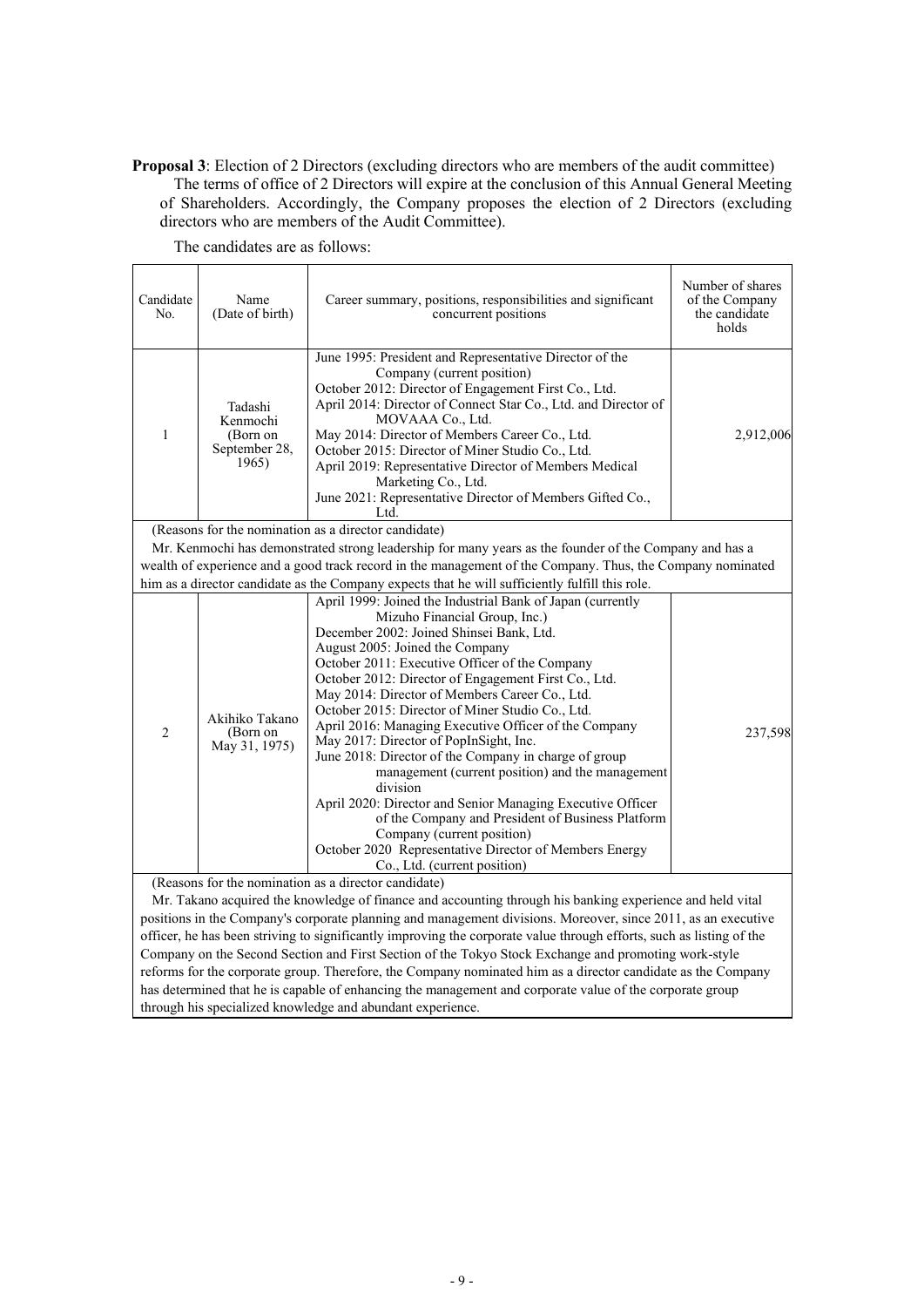### **Notes**

- 1. There is no special interest between the candidates and the Company.
- 2. Haru Co., Ltd., which manages the assets of Mr. Tadashi Kenmochi and his close relatives, holds 250,000 shares of the Company.
- 3. The Company has concluded a directors and officers liability insurance (D&O insurance) contract with an insurance company, as prescribed in Article 430-3, Paragraph 1 of the Companies Act, through which all directors are insured. The insurance contract covers damages within the payment limit of 300 million yen that may arise due to the insured person (the director) becoming liable in connection with the execution of their duties or due to the insured person being subject to a claim related to enforcement of such liability. If the candidates are appointed as directors, they will be insured under this insurance contract. The insurance contract will entail the same contents at the next renewal.

### Opinion of the Audit Committee

The Audit Committee (all Audit Committee members also serve as members of the Nomination and Compensation Committee on a voluntary basis) has reviewed both two candidates based on their achievements and the appointment policy stipulated in the Company's Basic Policy on Corporate Governance. As a result, they concluded that the proposal is appropriate and that there are no special matters to be stated at the General Meeting of Shareholders.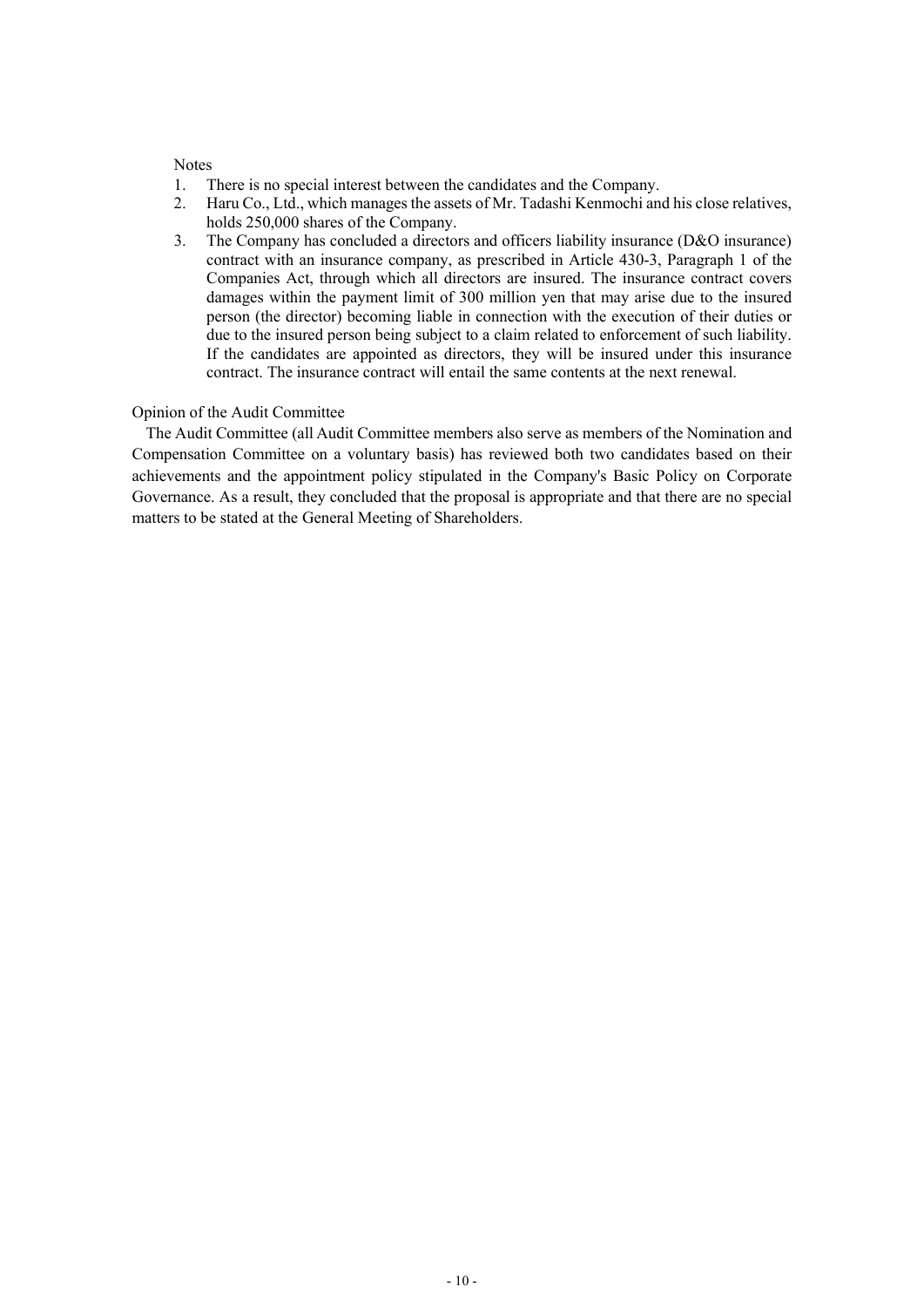(For reference) Expertise and experience of candidate directors (skill matrix)

The Company has nominated candidate directors while considering the balance of the knowledge, experience, skills, etc. the Company requires. The following table shows the skill matrix of directors including the incumbent directors in the case where Proposal 3 is approved at this meeting.

|                      | Post                                                               | Skill matrix                                  |                           |                                                                      |                                      |                      |  |
|----------------------|--------------------------------------------------------------------|-----------------------------------------------|---------------------------|----------------------------------------------------------------------|--------------------------------------|----------------------|--|
| Name                 |                                                                    | Management /<br><b>CSV</b>                    | Technology /<br><b>IT</b> | Financial affairs /<br>Accounting /<br>Legal affairs /<br>Compliance | HR/<br>Organization /<br>Development | Global<br>experience |  |
| Tadashi<br>Kenmochi  | Representative<br>Director / President<br><b>Executive Officer</b> |                                               | ( )                       |                                                                      |                                      |                      |  |
| Akihiko<br>Takano    | Director /<br>Senior Executive<br>Officer                          | О.                                            |                           | ∩                                                                    | ()                                   |                      |  |
| Kiyoshi<br>Amakasu   | Outside Director /<br>Full-time Audit<br>Committee Member          |                                               |                           | ()                                                                   |                                      | ()                   |  |
| Masaaki<br>Kanai     | Outside Director /<br>Audit committee<br>Member                    | $\left( \begin{array}{c} \end{array} \right)$ |                           |                                                                      |                                      |                      |  |
| Shinichi<br>Tamagami | Outside Director /<br>Audit committee<br>Member                    |                                               |                           |                                                                      |                                      | Ω                    |  |
| Masako<br>Takeda     | Outside Director /<br>Audit committee<br>Member                    |                                               |                           |                                                                      |                                      |                      |  |
| Mika<br>Yasuoka      | Outside Director /<br>Audit committee<br>Member                    |                                               | ()                        |                                                                      |                                      |                      |  |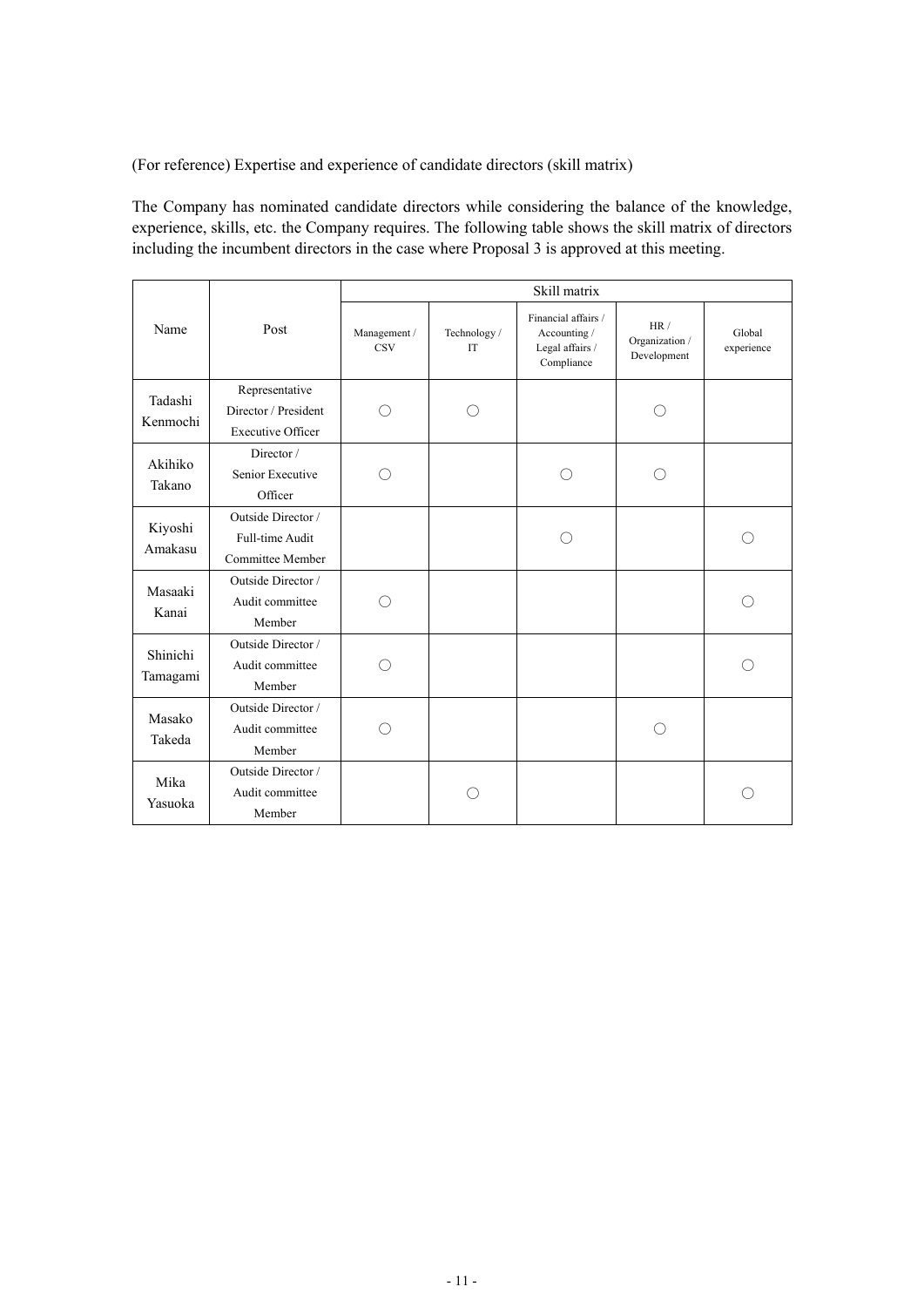## **Proposal 4**: Determination of Remuneration for Granting Restricted Stocks to Directors (excluding Directors who are Audit Committee Members and Outside Directors)

The Company resolved at the 22<sup>nd</sup> Annual Meeting of Shareholders held on June 22, 2017 to limit the total amount of remuneration to directors (excluding directors who are members of the Audit Committee) to 150,000 thousand yen per year (not including employee salaries for directors who also serve as employees). In addition, the Company has decided to provide share acquisition rights as performance-linked remuneration to directors (excluding directors who are members of the Audit Committee) separately while limiting the total amount to 50,000 thousand yen per year.

In order to further increase the medium- to long-term corporate value of the Company's group, the Company has recently decided to review the executive compensation system and has decided to establish a new compensation system for the directors (excluding directors who are members of the Audit Committee and outside directors) (hereinafter referred to as the "Eligible Directors"). In order to further increase the motivation and morale of Eligible Directors and share value with shareholders further, the Company proposes to pay, in place of the compensation for stock acquisition rights mentioned above, compensation for the grant of restricted stocks to Eligible Directors, which will be paid separately from the above compensation.

The remuneration to be paid to the Eligible Directors for the grant of restricted stocks in accordance with this proposal shall be a monetary claim, the total amount of which shall not exceed 50,000 thousand yen per year (excluding, however, employee salaries for directors who concurrently serve as employees). The Board of Directors will determine the exact timing and allocation of payments to each eligible director. The Company will abolish the above-mentioned performance-linked remuneration system, in which the Company distributes share acquisition rights worth up to 50,000 thousand yen per year to directors (excluding directors who are members of the Audit Committee), excluding the already distributed ones under the condition that the proposal for this system will be approved at this General Meeting of Shareholders. The current number of directors (excluding directors who are members of the Audit Committee and outside directors) is two. If Proposal 3: "Election of Two (2) Directors (excluding directors who are members of the Audit Committee and outside directors)," is approved as proposed, the number of Directors (excluding directors who are members of the Audit Committee) will remain unchanged.

In addition, the Eligible Directors shall, based on the resolution of the Board of Directors of the Company, pay all of the monetary claims to be paid in accordance with this Proposal as assets contributed in kind and receive the issuance or disposal of common shares of the Company, and the total number of shares of common stock of the Company to be issued or disposed of as a result thereof shall not exceed 30,000 shares per year. (However, if, after the date of approval of this proposal, a stock split (including gratis allotment of shares of common stock of the Company) or a reverse stock split of shares of common stock of the Company is conducted or any other event requiring adjustment of the total number of shares of common stock of the Company to be issued or disposed of as shares with transfer restrictions occurs, such total number shall be adjusted within reasonable limits.)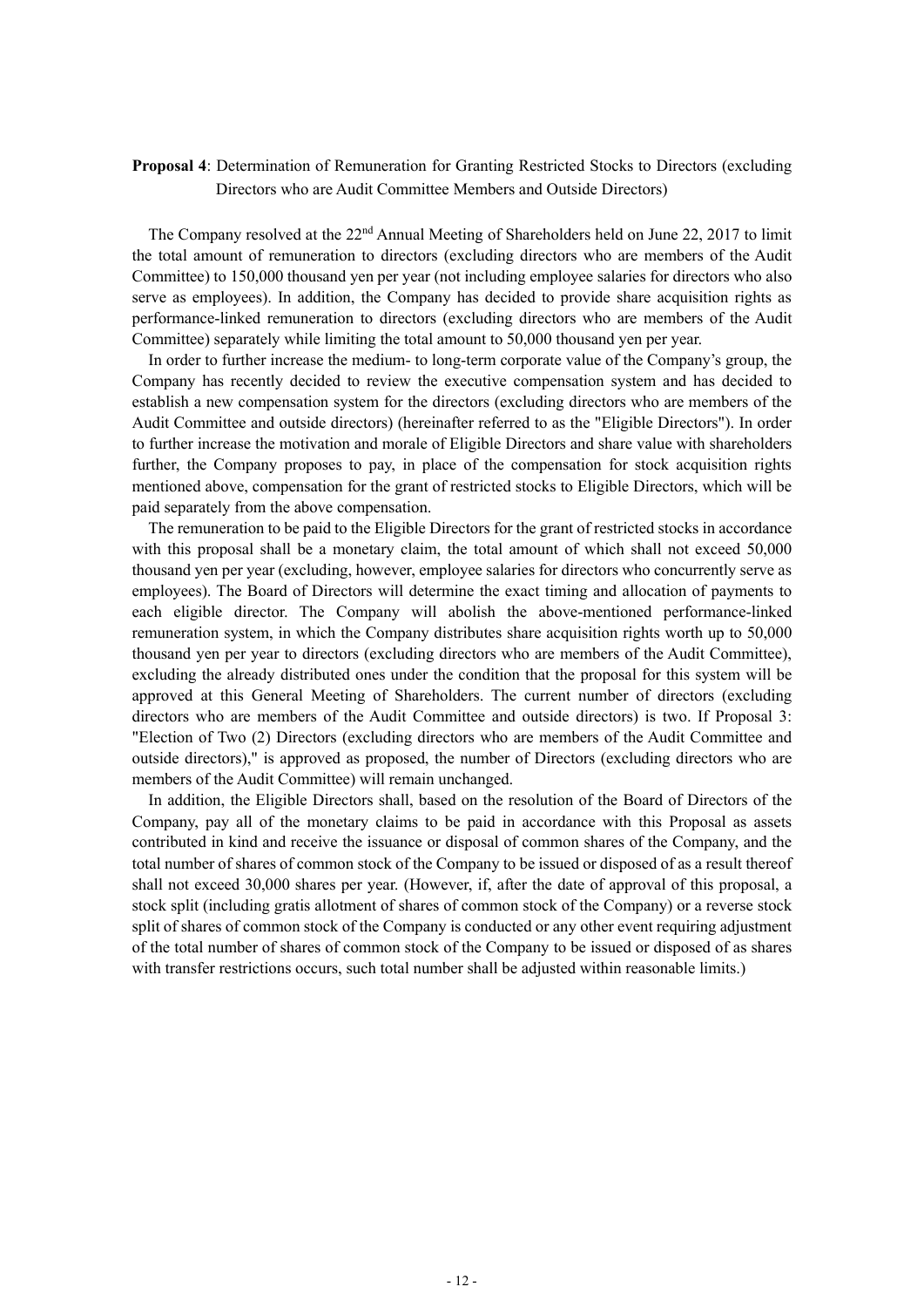The amount to be paid per share shall be determined by the Board of Directors based on the closing price of the Company's common stock on the Tokyo Stock Exchange on the business day preceding the date of resolution by the Board of Directors (or the closing price of the immediately preceding trading day if no trading is closed on that date) to the extent that such amount is not particularly favorable to the directors who will purchase such common stock. The issuance or disposal of shares of common stock of the Company and the payment of monetary claims as assets contributed in kind shall be subject to the execution of a restricted stock allotment agreement (the "Allotment Agreement") between the Company and the Eligible Directors, which shall include the terms indicated in "Summary of the Allotment Agreement" below. In addition, the maximum amount of compensation, the total number of shares of the Company's common stock to be issued or disposed of, and other terms and conditions of the grant of restricted stock to the eligible directors pursuant to this proposal will be determined in accordance with the above purposes, the Company's business conditions, and the policy regarding the determination of compensation, etc. for each individual director of the Company (If this proposal is approved, the Company plans to change this policy to the one described in the [For Reference] column below to be consistent with the approved contents) and in consideration of various other circumstances. So, the Company believes that this decision is appropriate.

### [Summary of the Allotment Agreement]

(1) Period of restriction on transfer

The Eligible Directors shall hold the shares of common stock of the Company allotted under the Allotment Agreement (the "Allotted Shares") for a period predetermined by the Board of Directors of the Company between three (3) and five (5) years from the date of allotment under the Allotment Agreement (the "Restricted Transfer Period"). The shares of common stock of the Company allocated pursuant to the Allotment Agreement (the "Allotted Shares") may not be transferred, pledged as collateral, or otherwise disposed of (the "Restriction on Transfer").

(2) Treatment upon retirement or resignation

If an eligible director resigns or retires from his/her position as an officer or employee of the Company or its subsidiary prior to the expiration of the Restricted Transfer Period, the Company shall naturally acquire the Allotted Shares without consideration, unless there is a justifiable reason for such resignation or retirement, such as the expiration of his/her term of office or death.

(3) Lifting of Transfer Restriction

Notwithstanding the provisions of (1) above, the Company may lift the restriction on transfer of all of the Allotted Shares upon the expiration of the Restricted Transfer Period, provided that the Eligible Director continuously holds, during the Restriction Period, a position of an officer or employee of the Company or its subsidiary that is predetermined by the Board of Directors of the Company. However, if the Eligible Director retires or resigns from the position specified in (2) above before the expiration of the Restricted Transfer Period due to the expiration of his/her term of office, death, or other justifiable reasons, the number of the Allotted Shares to be released from the transfer restriction and the timing of the release of the transfer restriction shall be reasonably adjusted as necessary. In addition, immediately after the transfer restriction is lifted in accordance with the above provisions, the Company shall naturally acquire the Allotted Shares for which the transfer restriction has not yet been lifted without consideration.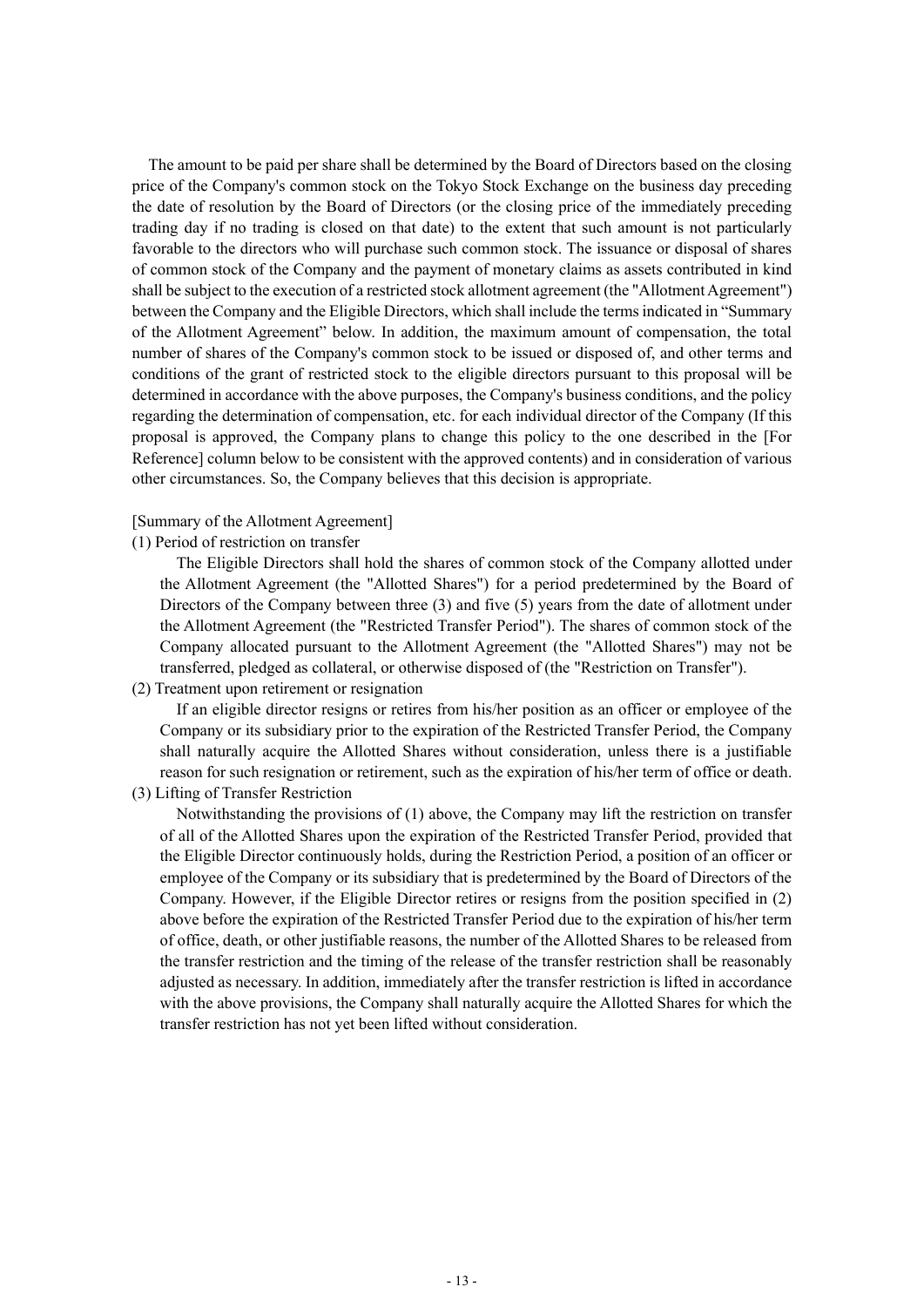(4) Treatment in the event of organizational restructuring, etc.

Notwithstanding the provisions of (1) above, in the event that a merger agreement in which the Company becomes a non-surviving company, a share exchange agreement or share transfer plan in which the Company becomes a wholly-owned subsidiary, or any other matters concerning organizational restructuring, etc. are approved at a General Meeting of Shareholders of the Company (However, in cases where approval by the General Meeting of Shareholders of the Company is not required for such Reorganization, etc., the Board of Directors of the Company) during the transfer restriction period, the Company may, by a resolution of the Board of Directors of the Company, lift the transfer restriction with respect to a reasonably determined number of the Allotted Shares prior to the effective date of such organizational restructuring, etc. In addition, in the cases set forth above, immediately after the transfer restriction is lifted in accordance with the above provisions, the Company shall naturally acquire the Allotted Shares for which the transfer restrictions have not been lifted without consideration.

(5) Other matters

Other matters concerning the Allotment Agreement shall be determined by the Board of Directors of the Company.

[For Reference]

- (1) After the conclusion of this General Meeting of Shareholders, the Company plans to allot the same restricted stocks as described above to the executive officers who do not concurrently serve as directors of the Company.
- (2) The "Policy Concerning Determination of the Details of Individual Remuneration, etc. of the Company's Directors," which is scheduled to be changed if both Proposal 3 and 4 are approved as originally proposed, are as follows.

<Policy Concerning Determination of Remuneration, etc., for Individual Directors of the Company>

Remuneration for Directors and Group Executive Officers

- [1] Policy and Composition
- 1) Directors other than Audit Committee Members and Outside Directors

・Remuneration for Directors other than Audit Committee Members and Outside Directors shall consist of base remuneration and performance-linked remuneration from the perspective of reflecting business performance and sharing value with shareholders. In particular, performance-linked remuneration shall be calculated as a percentage of total remuneration using a formula\* determined by the Board of Directors in order to motivate directors to contribute to medium- and long-term performance improvement and to increase corporate value.

・The basic remuneration shall be paid in cash every month in an appropriate amount, taking into consideration the position and duties of each director.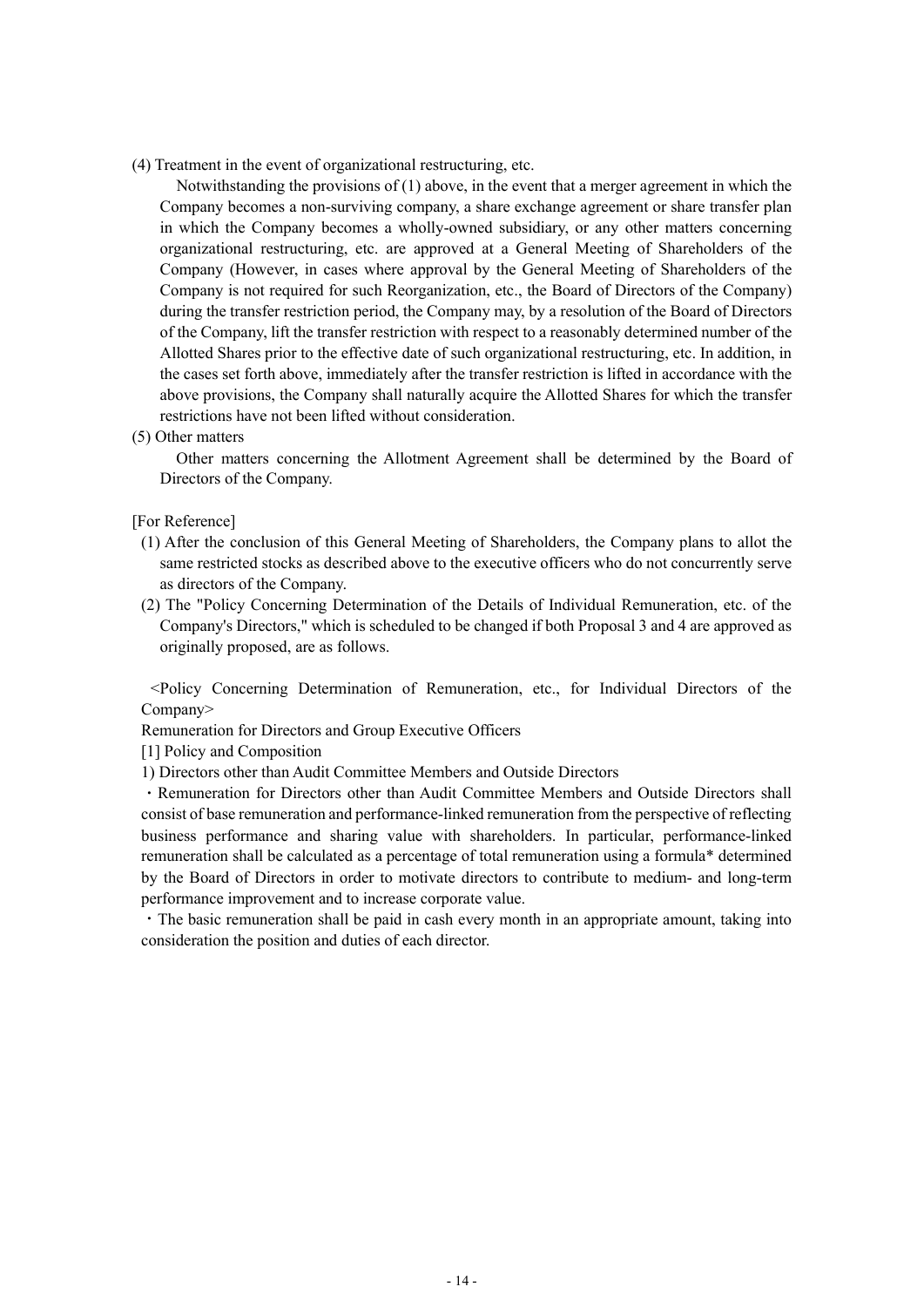・The performance-linked remuneration shall be calculated by multiplying the base remuneration by an index calculated based on the growth rate of the profit before taxes and minority interests for the fiscal year and the director's contribution to the Company's performance (\*), in order to increase the director's commitment to improving the Company's performance and corporate value and realizing the Company's mission; the amount shall be composed of cash and restricted stock compensation.

・The maximum ratio of restricted stock compensation to performance-linked compensation shall be 50%.

・The cash portion of the performance-linked remuneration shall be paid monthly in cash, and the restricted stock remuneration shall be paid once a year.

(\*) Performance-linked remuneration = Base remuneration  $\times$  Index (growth rate of the profit before taxes and minority interests for the full year, achievement rate of consolidated performance forecasts, and the individual's contribution to performance)

## 2) Audit Committee Members

Remuneration for Directors who are Audit Committee Members shall be basic remuneration only, paid in cash each month, from the viewpoint of ensuring the appropriateness of their duties, such as auditing and supervision of business execution.

3) Outside Directors

Remuneration for outside directors (excluding members of the Audit Committee) shall be limited to basic remuneration only from the viewpoint of ensuring independence from the business execution divisions, and shall be paid in cash monthly.

4) Group Executive Officers

・The remuneration for Group Executive Officers shall consist of base remuneration and performance-linked remuneration in order to enhance their commitment to improving the Company's performance and realizing its mission.

・The base remuneration shall be commensurate with the duties of each executive officer.

・The performance-linked remuneration shall be an amount calculated by multiplying the base remuneration by an index calculated based on the growth rate of the profit before taxes and minority interests for the full fiscal year and the degree of contribution to the Company's performance by the executive officer (\*); the amount shall be composed of cash and restricted stock compensation.

・The maximum ratio of restricted stock compensation to performance-linked compensation shall be 50%.

・The performance-linked remuneration shall be paid once a year as a bonus.

(\*) Performance-linked remuneration = Base remuneration  $\times$  Index (growth rate of the profit before taxes for the full year, achievement rate of consolidated performance forecasts, and the individual's contribution to performance)